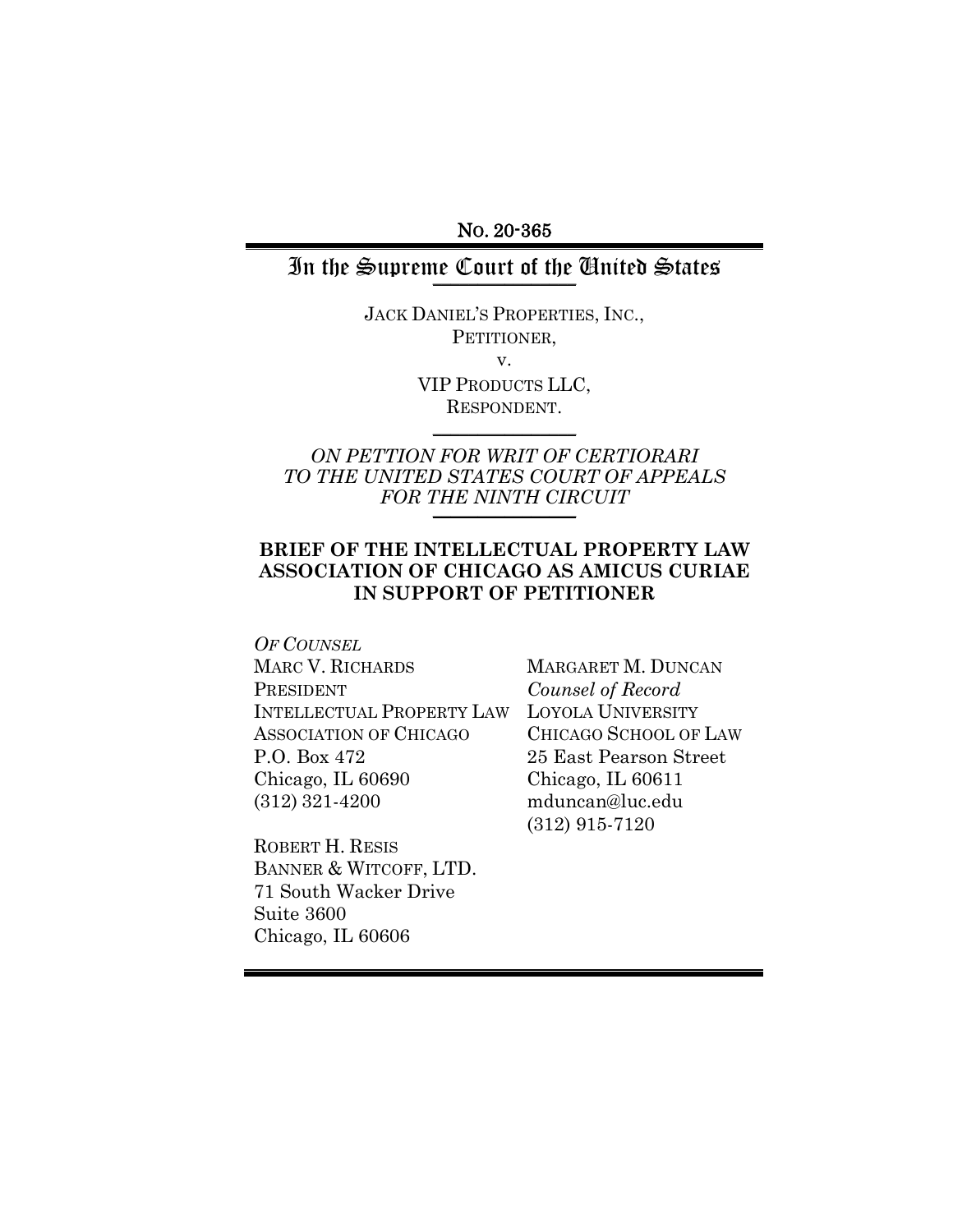# **TABLE OF CONTENTS**

<span id="page-1-0"></span>

| INTEREST OF AMICUS CURIAE 1                                                                                                            |
|----------------------------------------------------------------------------------------------------------------------------------------|
|                                                                                                                                        |
|                                                                                                                                        |
|                                                                                                                                        |
|                                                                                                                                        |
| I. The courts of appeals are divided on the                                                                                            |
| II. The use of marks or trade dress in a<br>humorous manner should be subject to the same<br>likelihood of confusion analysis as other |
| III. The use of a mark or trade dress in a<br>humorous manner on a commercial product<br>does not render the use "noncommercial"9      |
|                                                                                                                                        |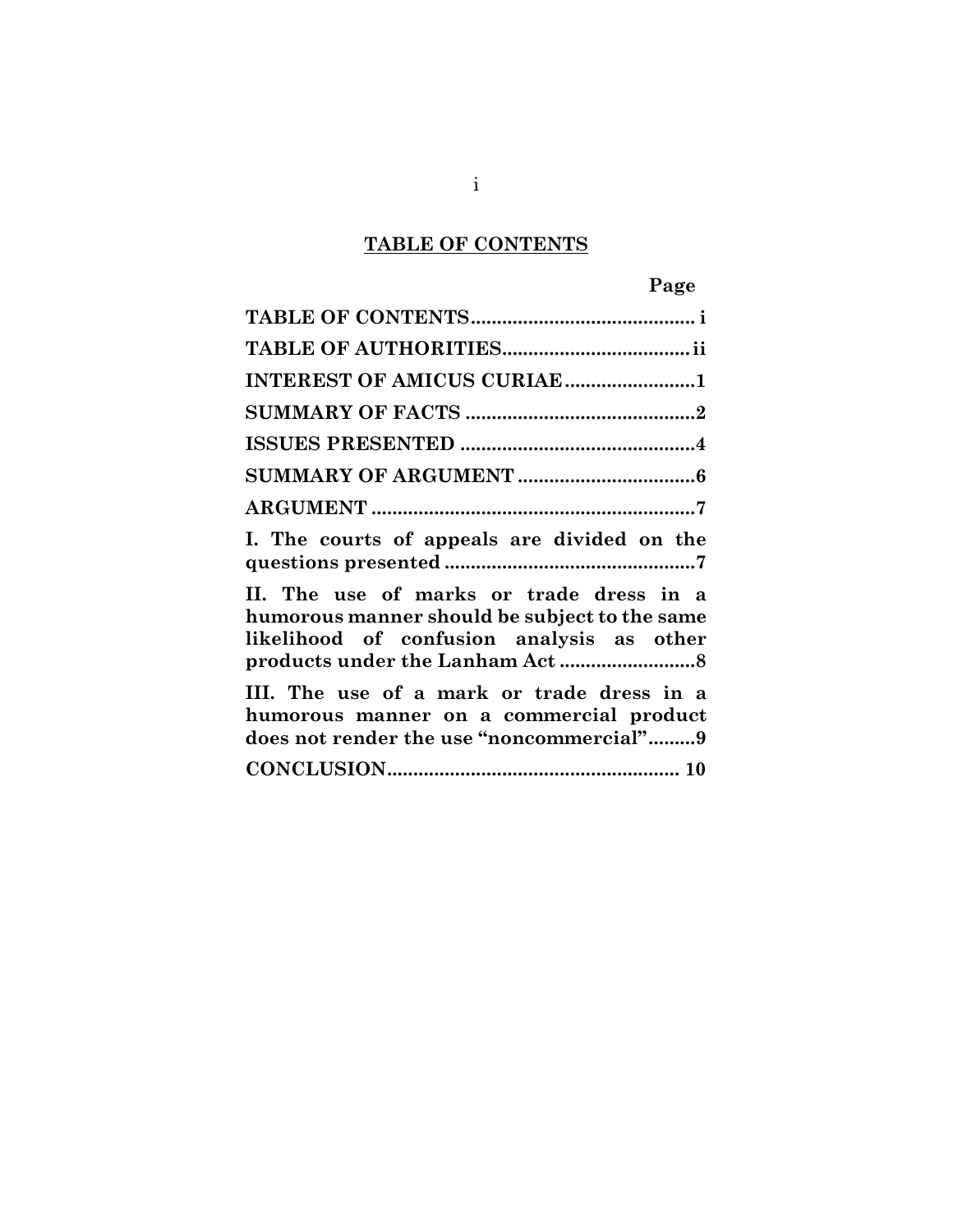# **TABLE OF AUTHORITIES**

# <span id="page-2-0"></span>**Cases**

| Anheuser-Busch, Inc. v. Balducci Publ'ns, 28         |
|------------------------------------------------------|
| Elvis Presley Enters., Inc. v. Capece, 141 F.3d 188  |
| Harley-Davidson, Inc. v. Grottanelli, 164 F.3d       |
| Jordache Enters., Inc. v. Hogg Wyld, Ltd., 828       |
| L.L. Bean, Inc. v. Drake Publishers, Inc., 811       |
| Louis Vuitton Malletier, S.A. v. Haute Diggity       |
| Mutual of Omaha Insurance Co. v. Novak, 836          |
| Nike, Inc. v. "Just Did It" Enters., 6 F.3d 1225     |
| Nissan Motor Co. v. Nissan Comput. Corp., 378        |
| <i>Radiance Found., Inc. v. N.A.A.C.P., 786 F.3d</i> |
| Rogers v. Grimaldi, 875 F. 2d 994 (2d Cir. 1989)  4  |
| <i>TMI, Inc. v. Maxwell, 368 F.3d 433 (5th Cir.</i>  |
|                                                      |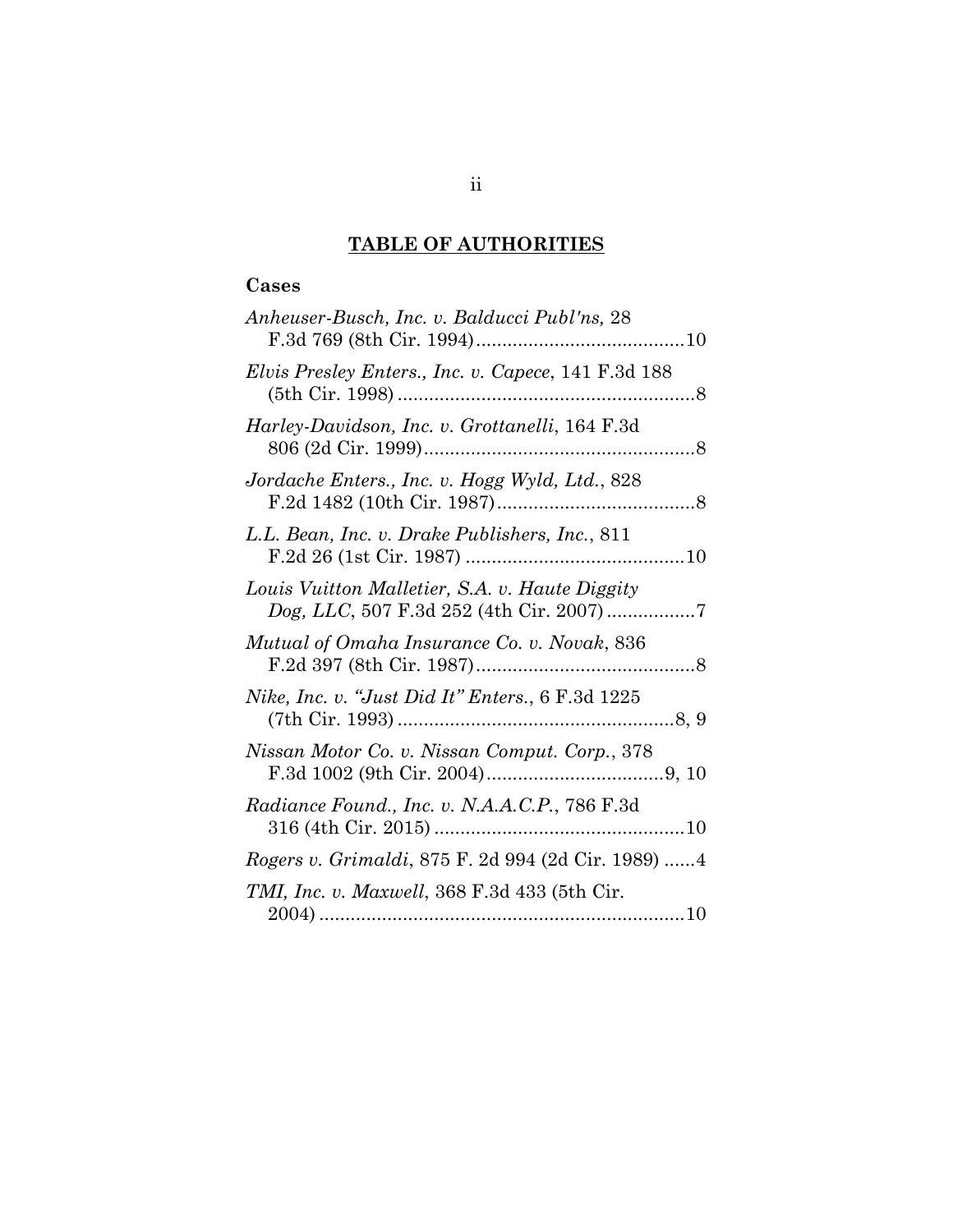| VIP Prods. LLC v. Jack Daniel's Properties, Inc.,<br>291 F. Supp. 3d 891 (D. Ariz. 2018). 3 |
|---------------------------------------------------------------------------------------------|
| VIP Prods. LLC v. Jack Daniel's Properties, Inc.,                                           |
| <b>Statutes</b>                                                                             |
|                                                                                             |

## iii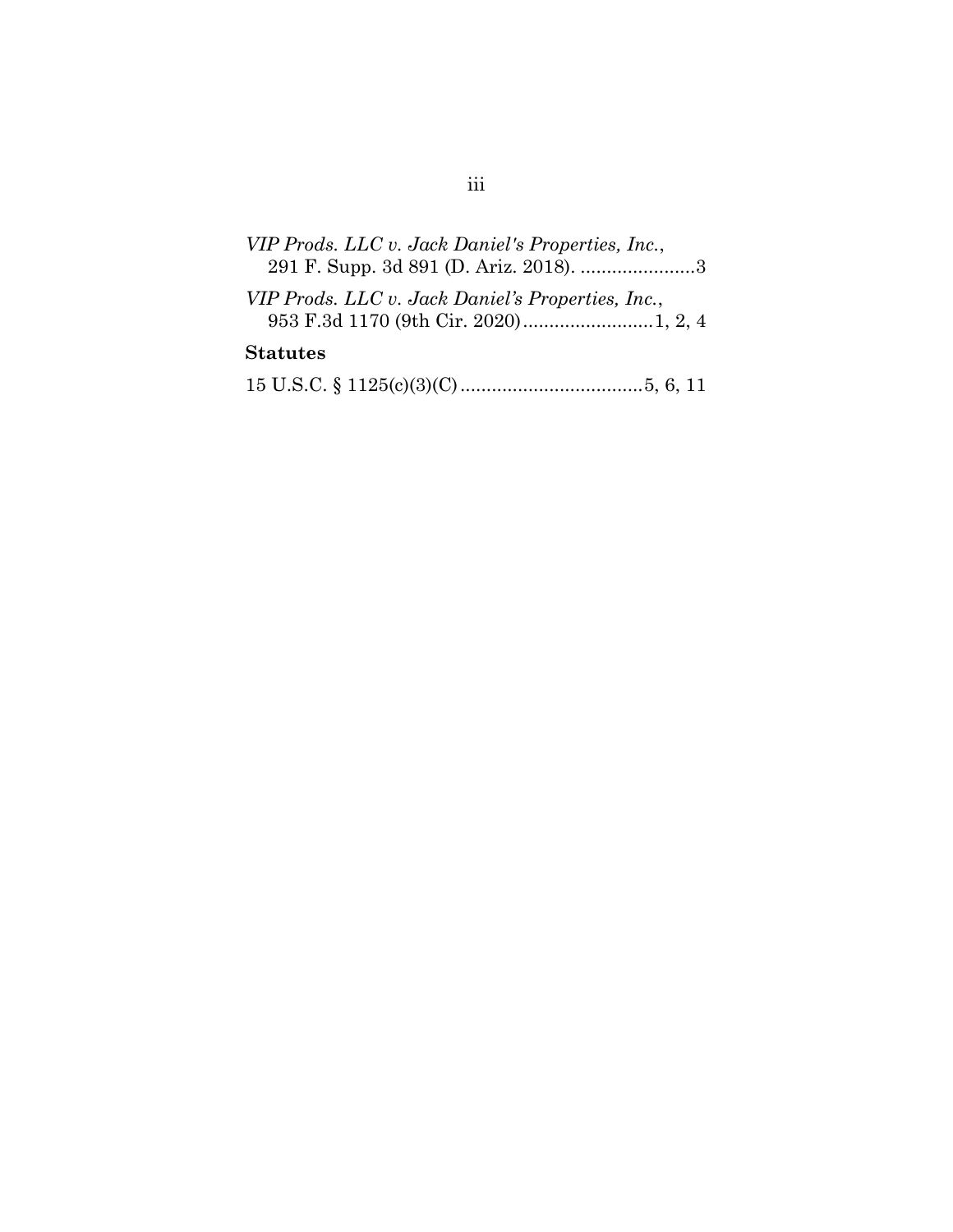### **INTEREST OF AMICUS CURIAE**<sup>1</sup>

<span id="page-4-0"></span>The Intellectual Property Law Association of Chicago ("IPLAC") respectfully requests that this Court grant the petition for writ of certiorari regarding the Ninth Circuit's decision in *VIP Prods. LLC v. Jack Daniel's Properties, Inc.*, 953 F.3d 1170 (9th Cir. 2020) to resolve a circuit split in the law of trademarks and to clarify an area of law that is in disarray.<sup>2</sup>

Founded in 1884 in Chicago, Illinois, a principal forum for U.S. technological innovation and intellectual property litigation, IPLAC is the country's oldest bar association devoted exclusively to intellectual property matters. IPLAC has as its governing objects, *inter alia,* to aid in the development of intellectual property laws, the administration of them, and the procedures of the U.S. Patent and Trademark Office, the U.S. Copyright Office, and the U.S. courts and other officers and tribunals charged with administration. IPLAC's about 1,000 voluntary members include attorneys in private and corporate practices in the areas of copyrights, patents,

<sup>1</sup> Pursuant to Supreme Court Rule 37.6, no counsel for a party authored this brief in whole or in part and no such counsel, or party made a monetary contribution intended to fund the preparation or submission of this brief. No person or entity, other than Amicus, its members or its counsel, has made a monetary contribution to the preparation or submission of this brief.

<sup>2</sup> Pursuant to Supreme Court Rule 37.2(a), both Petitioner and Respondent have provided written consents to IPLAC's filing of this brief, and the counsel of record for all parties received notice of IPLAC's intention to file an amicus curiae brief at least 10 days prior to the due date for the amicus curiae brief.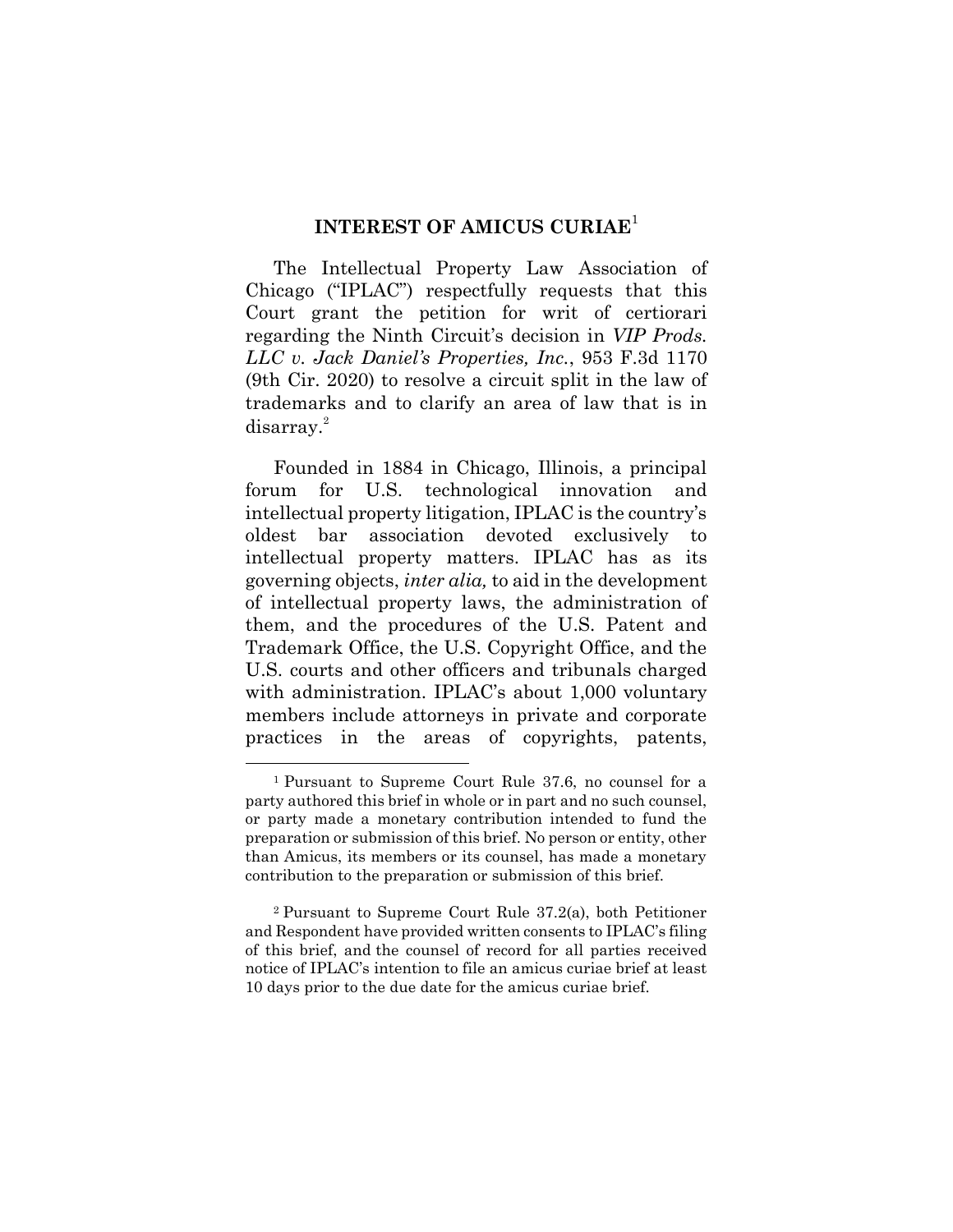trademarks, trade secrets, and the legal issues they present before federal courts throughout the United States, as well as before the U.S. Patent and Trademark Office and the U.S. Copyright Office.<sup>3</sup> IPLAC's members represent innovators and accused infringers in roughly equal measure and are split roughly equally between plaintiffs and defendants in litigation.

As part of its central objectives, IPLAC is dedicated to aiding in developing intellectual property law, especially in the federal courts.<sup>4</sup>

### **SUMMARY OF FACTS<sup>5</sup>**

<span id="page-5-0"></span>In 2007, Respondent VIP Products LLC ("VIP") began selling its "Silly Squeakers" line of dog toys. In 2013, VIP introduced a "Bad Spaniels" toy, which

 $3$  In addition to the statement of footnote 1, after reasonable investigation, IPLAC believes that (a) no member of its Board or Amicus Committee who voted to prepare this brief, or any attorney in the law firm or corporation of such a member, represents a party to this litigation in this matter; (b) no representative of any party to this litigation participated in the authorship of this brief; and (c) no one other than IPLAC, or its members who authored this brief and their law firms or employers, made a monetary contribution to the preparation or submission of this brief.

<sup>&</sup>lt;sup>4</sup> Although over 30 federal judges are honorary members of IPLAC, none were consulted on, or participated in, this brief.

<sup>5</sup> *See generally VIP Prods. LLC v. Jack Daniel's Properties, Inc.,* 953 F.3d 1170 (9th Cir. 2020).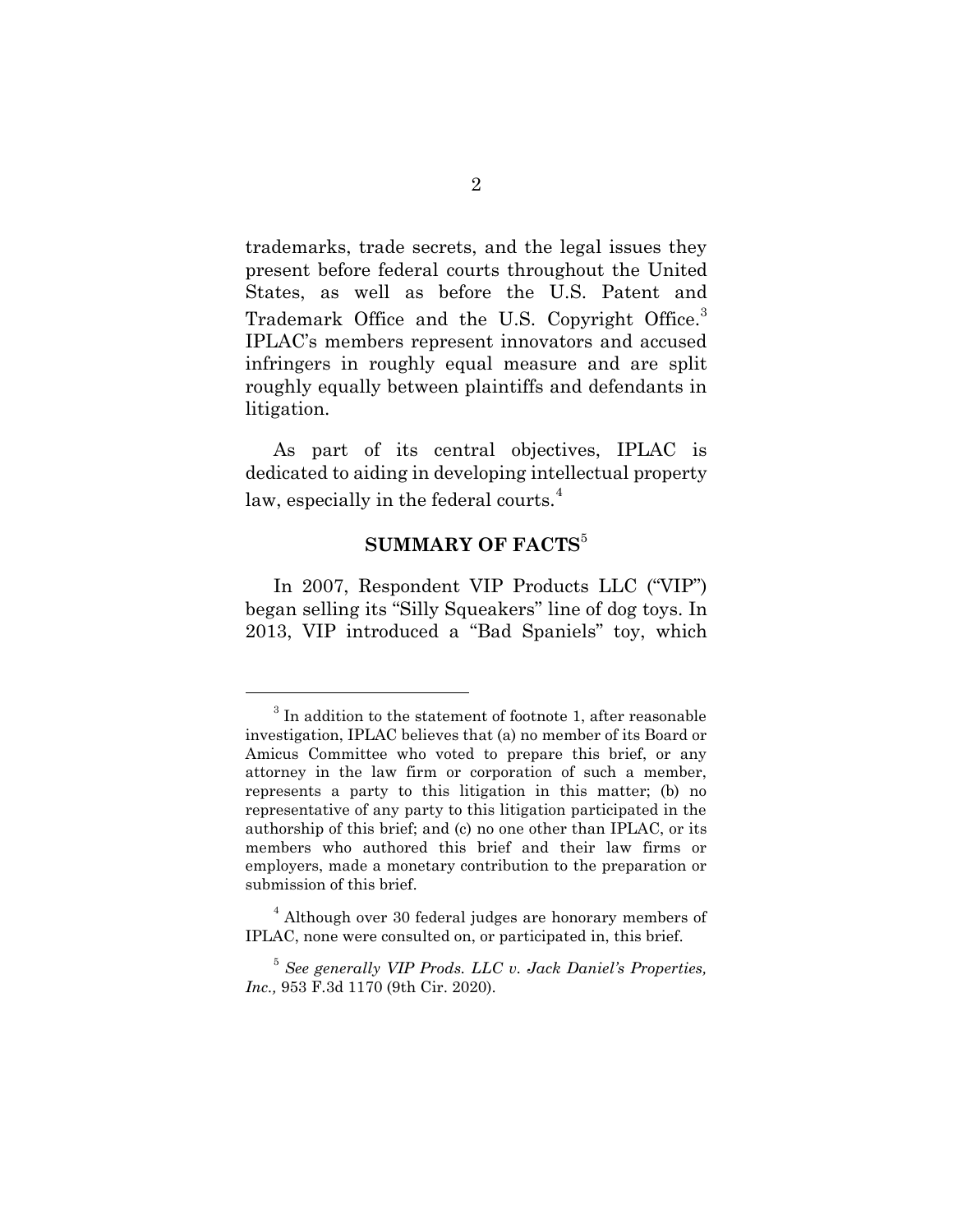resembles the shape, color, label, and appearance of a bottle of Jack Daniel's Tennessee Whiskey. 6

In 2014, Jack Daniel's Properties, Inc. ("Jack Daniel's") demanded that VIP stop selling the Bad Spaniels toy. In response, VIP filed a complaint in the U.S. District Court for the District of Arizona, seeking a declaratory judgment that the Bad Spaniels toy did not infringe or dilute any trademark or trade dress rights owned by Jack Daniel's. The district court found that "the Bad Spaniels' product has caused a likelihood of confusion and reputational harm" constituting trademark infringement, trade dress infringement, and dilution by tarnishment.<sup>7</sup> VIP *Prods. LLC v. Jack Daniel's Properties, Inc.*, 291 F. Supp. 3d 891, 911 (D. Ariz. 2018).

VIP appealed to the U.S. Court of Appeals for the Ninth Circuit, arguing that its use of the Jack Daniel's marks was an expressive, noncommercial use that is not subject to the Lanham Act. The Ninth Circuit

<sup>6</sup> Jack Daniel's Properties, Inc. owns several U.S. trademark registrations for Jack Daniel's marks used in conjunction with its whiskey bottle, including for the bottle's shape. *See, e.g.*, U.S. Trademark Registration Nos. 42,663; 582,789; 1,923981; and 4,106,178.

<sup>7</sup> The similarities in VIP's Bad Spaniels toy and the Jack Daniel's bottle were not particularly amusing to Jack Daniel's. For example, the "Old No. 7" old-fashioned looking script displayed on a Jack Daniel's bottle is changed to "Old No. 2," to represent dog excrement. Another one of the similarities in the two products is the word "Tennessee" ("Tennessee Whiskey" for Jack Daniel's product and "Tennessee Carpet" for VIP's dog toy located in similar order on both labels). *See* Petition at p. 11.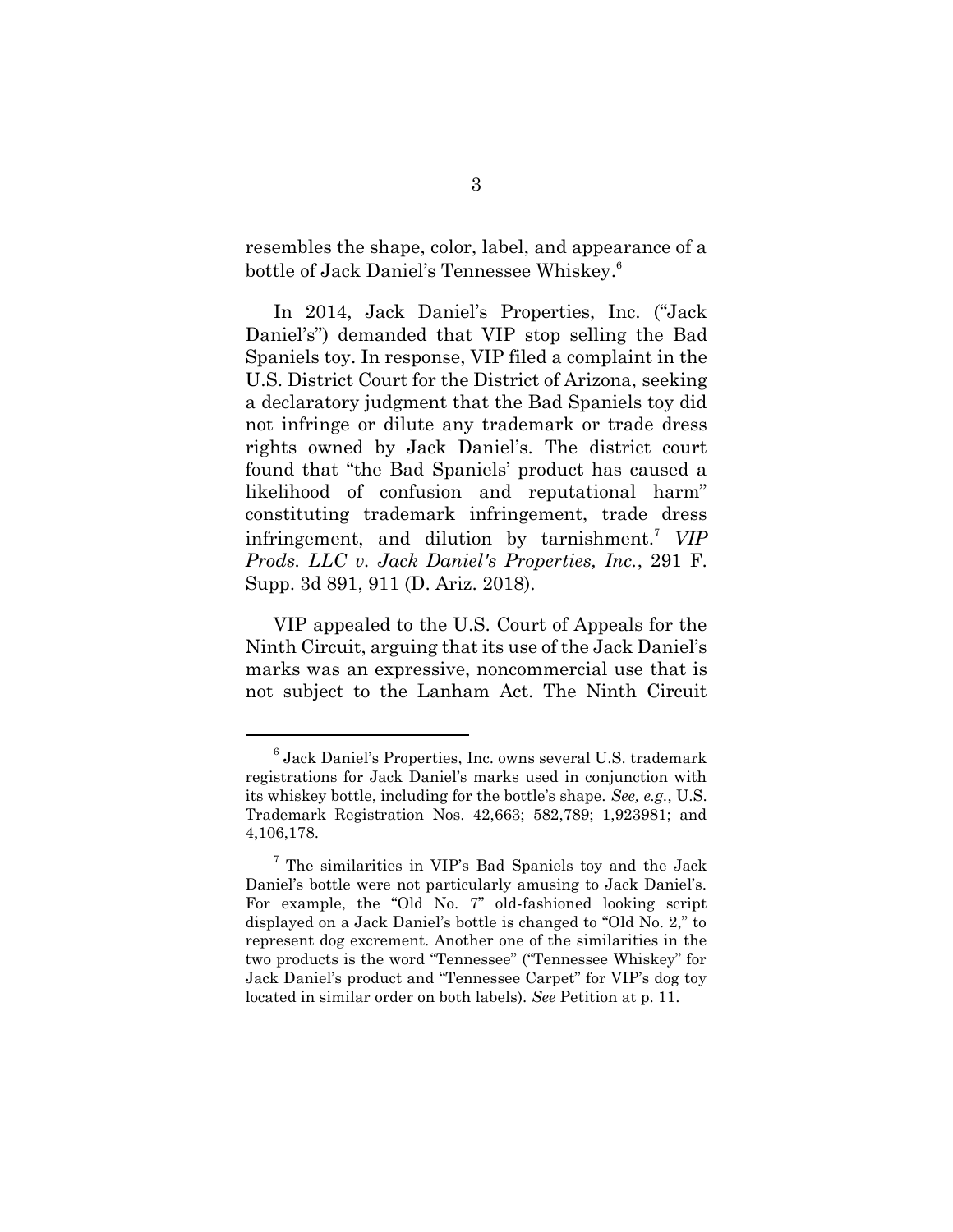applied the *Rogers* test and reversed the decision of the district court. *See VIP Prods. LLC v. Jack Daniel's Properties, Inc.*, 953 F.3d 1170, 1174-76 (9th Cir. 2020), citing *Rogers v. Grimaldi*, 875 F. 2d 994 (2d Cir. 1989).

Under the *Rogers* test, to prove trademark infringement of an expressive work, the trademark owner must show that the alleged infringer's "use of the mark is either (1) 'not artistically relevant to the underlying work' or (2) 'explicitly misleads consumers as to the source or content of the work.'" *VIP Prods.*, 953 F. 3d at 1174. The Ninth Circuit found that the Bad Spaniels toy is an "expressive work" that "communicates a 'humorous message'" and concluded that "… the district court erred in finding trademark infringement without first requiring [Jack Daniel's] to satisfy at least one of the two *Rogers* prongs." *Id.* at 1175-76.

Regarding dilution by tarnishment, the Ninth Circuit also reversed the finding of the district court. The Ninth Circuit held that the Bad Spaniels toy constitutes a noncommercial use of the Jack Daniel's marks because the product "convey[s] a humorous message." *Id.* at 1176. The Ninth Circuit concluded that because such use was "noncommercial," it was exempt from a claim of dilution by tarnishment as protected speech under the First Amendment.

#### **ISSUES PRESENTED**

<span id="page-7-0"></span>This case presents two issues. The first is whether the humorous use of a mark on a commercial product is subject to the same likelihood of confusion analysis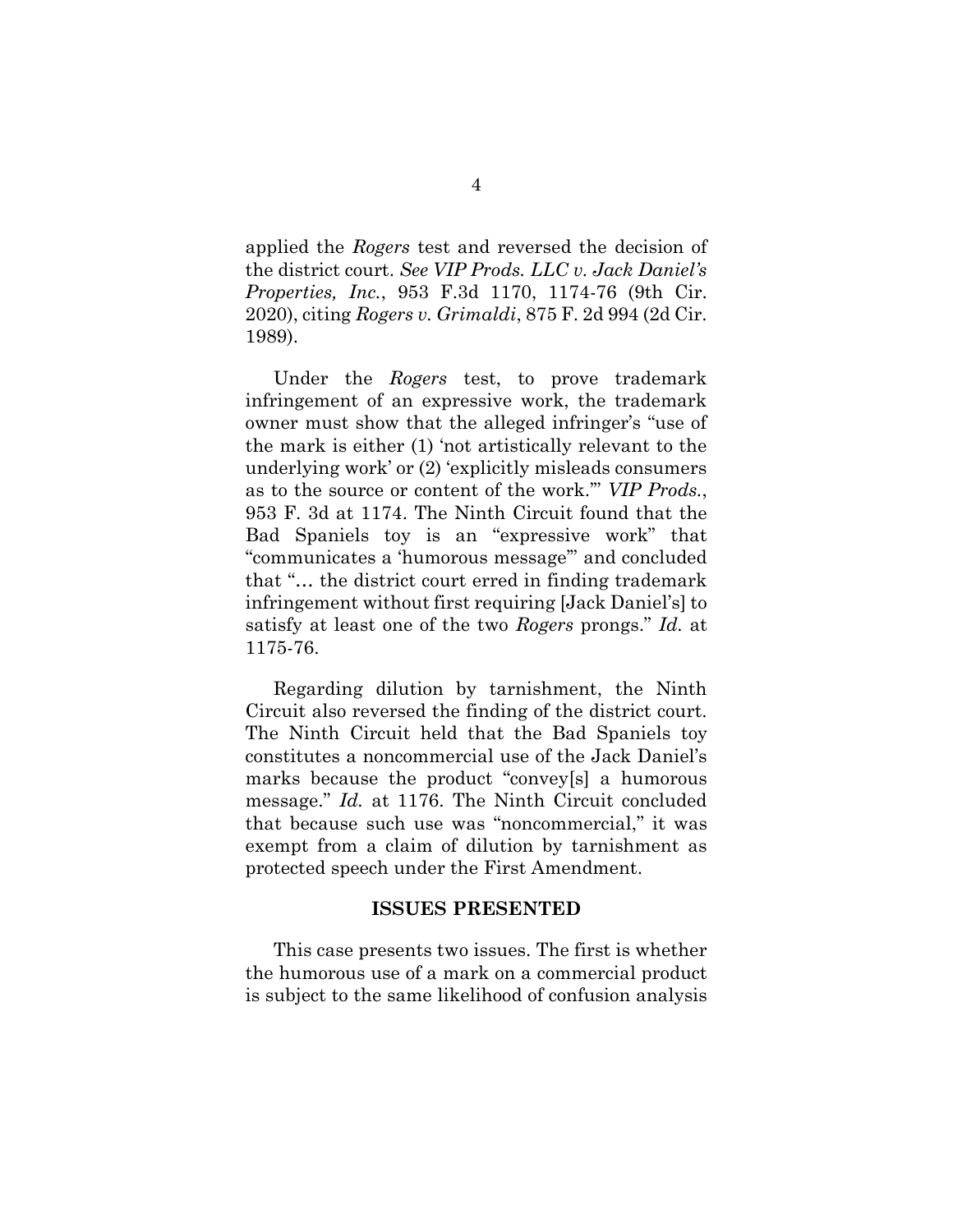for trademark infringement under the Lanham Act applicable to other marks or must receive heightened First Amendment protection from trademark infringement claims. Under the latter standard, the brand owner must prove that the alleged infringer's use of the mark either is "not artistically relevant" or "explicitly misleads consumers," in addition to a likelihood of confusion.

The second issue is whether a humorous use of a mark or trade dress in conjunction with a commercial product renders the use of the mark as "noncommercial," thus shielding it, as a matter of law, from a claim of trademark dilution by tarnishment under 15 U.S.C. § 1125(c)(3)(C).

IPLAC respectfully submits that the Court should grant the petition to resolve a division among the circuit courts on the first issue and to clarify the law, which is in disarray, on the second issue. The outcome of a federal trademark infringement claim or claim for dilution of a famous mark under the Lanham Act should not depend on which jurisdiction a claimant chooses.

IPLAC respectfully submits that the first issue presents a split in the circuits, which is ripe for the Court's review. A mark or trade dress used in conjunction with the sale of a commercial product, even one that purports to be funny, should be subject to the same likelihood of confusion analysis for trademark infringement under the Lanham Act. Several circuits have so held, finding that this analysis will take into account any First Amendment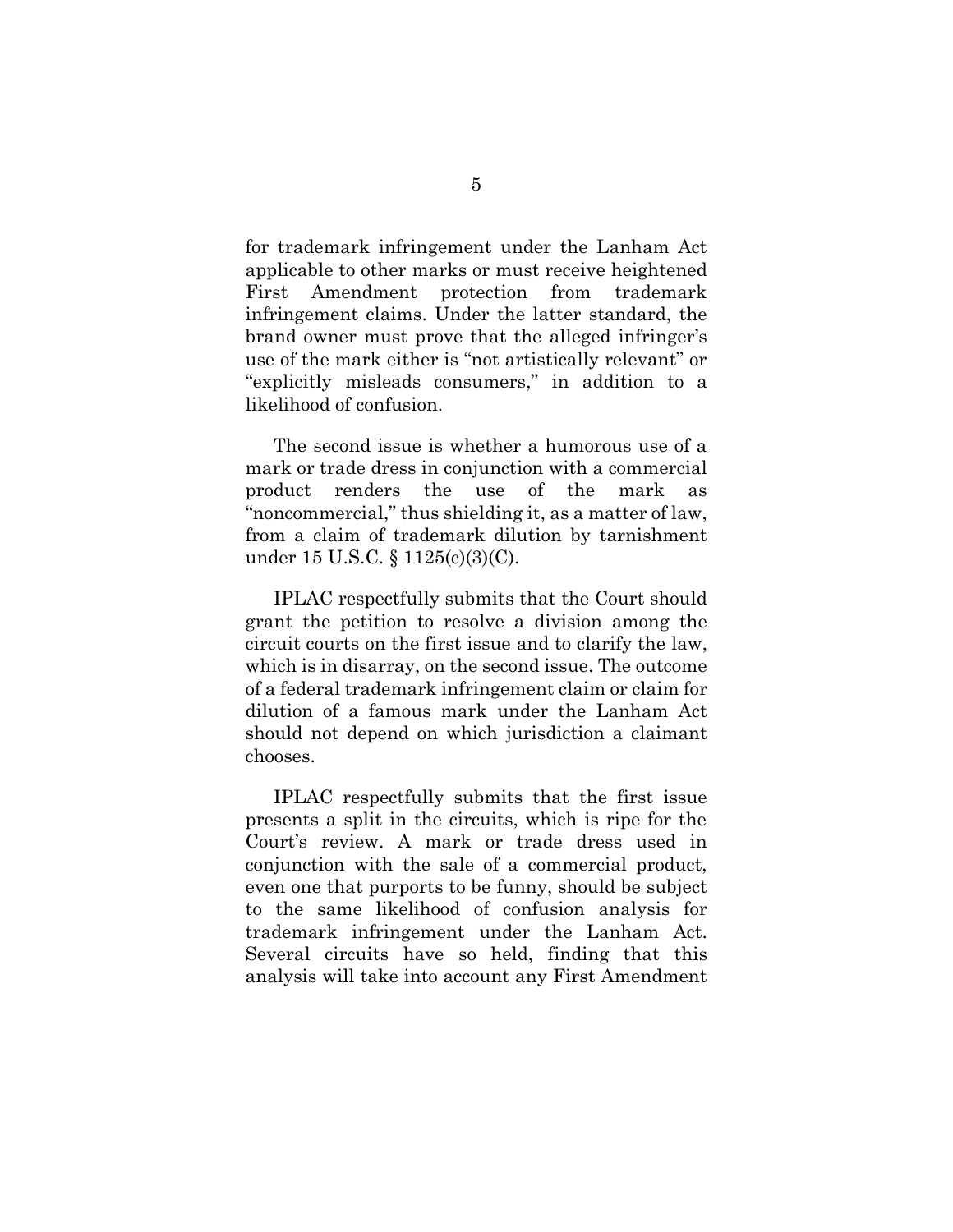protection for marks that convey a humorous message.

IPLAC also respectfully submits that the second issue presents an area of law that is in disarray. The humorous use of a famous mark on a commercial product should not automatically render the use "noncommercial." Such uses should be subject to claims of dilution by tarnishment under 15 U.S.C. § 1125(c)(3)(C) in appropriate circumstances.

#### **SUMMARY OF ARGUMENT**

<span id="page-9-0"></span>The Court should grant certiorari to resolve the division among the circuit courts of appeals concerning the effect of a humorous use of a trademark or trade dress in a claim for trademark or trade dress infringement under the Lanham Act. This Court should reverse the Ninth Circuit's decision and hold that the use of marks or trade dress in a humorous manner is subject to the same likelihood of confusion analysis as other marks under the Lanham Act, as several other circuit courts of appeals have held.

Additionally, this Court should hold that the use of marks or trade dress on commercial products in a humorous manner does not automatically render such use "noncommercial" and thereby shield such marks or trade dress from claims of trademark dilution by tarnishment under 15 U.S.C.  $\S 1125(c)(3)(C)$ .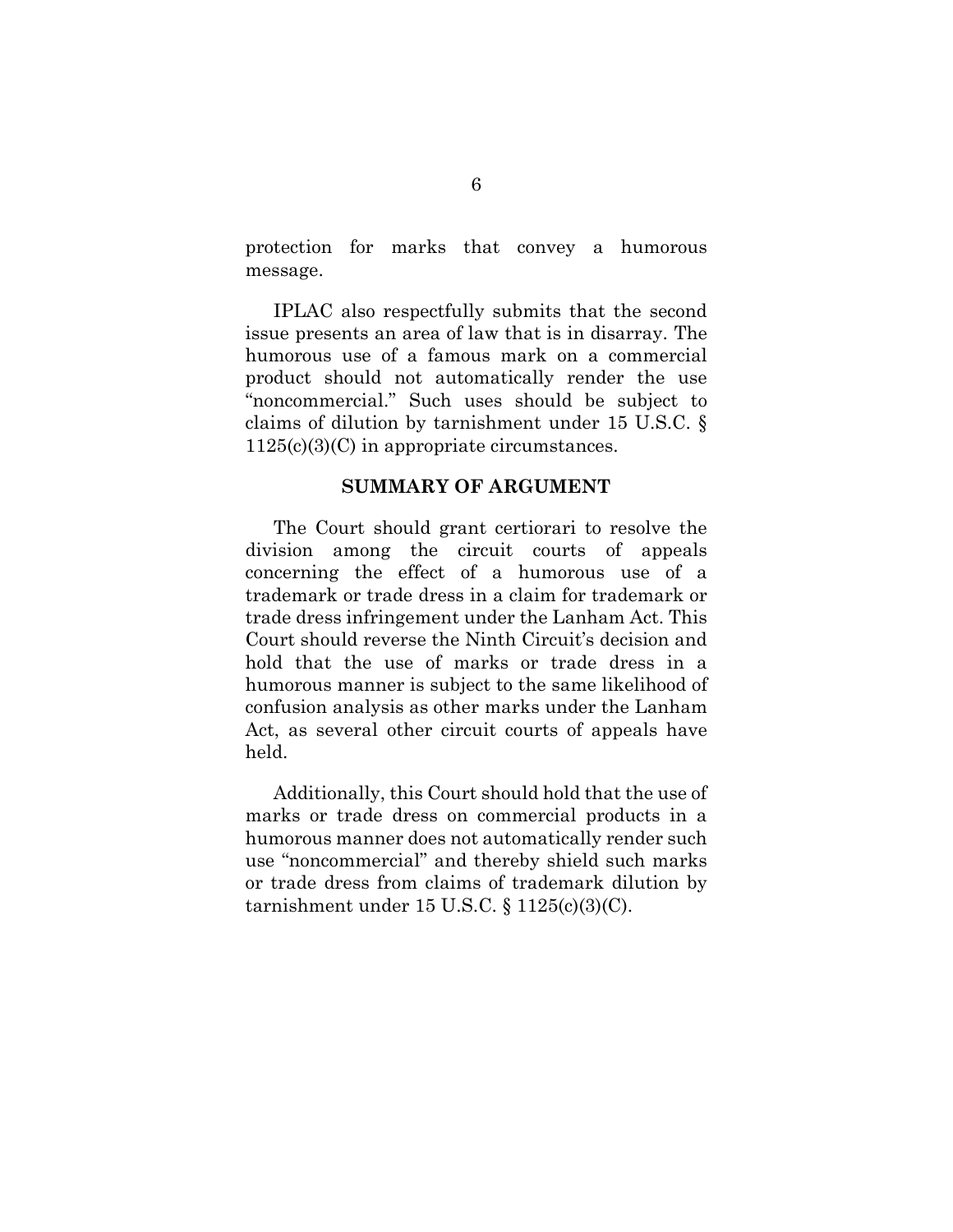#### **ARGUMENT**

### <span id="page-10-1"></span><span id="page-10-0"></span>I. **THE COURTS OF APPEALS ARE DIVIDED ON THE QUESTIONS PRESENTED**

The Ninth Circuit's ruling presents a division among the circuit courts. Its decision renders any commercial product using a mark or trade dress in a humorous manner "an expressive work." In the Ninth Circuit, expressive works are given heightened protection, i.e., a plaintiff must show that the defendant's expressive use was either "not artistically relevant to the underlying work" or "explicitly misleads consumers as to the source or content of the work" – in addition to a likelihood of confusion – in order to succeed on a claim of trademark infringement under the Lanham Act.

In contrast with the Ninth Circuit, the Second, Fourth, Fifth, Seventh, Eighth, and Tenth Circuits apply a likelihood of confusion analysis to marks that are used on commercial products, even those that convey a humorous message, whereby humor is but one factor among several in the analysis. In *Louis Vuitton Malletier, S.A. v. Haute Diggity Dog, LLC*, the Fourth Circuit found that Haute Diggity Dog successfully parodied Louis Vuitton handbags with its "Chewy Vuitton" dog toy. *Louis Vuitton Malletier, S.A. v. Haute Diggity Dog, LLC*, 507 F.3d 252 (4th Cir. 2007). However, the court held that while a humorous use can influence the application of the likelihood of confusion factors, such use does not preclude the analysis.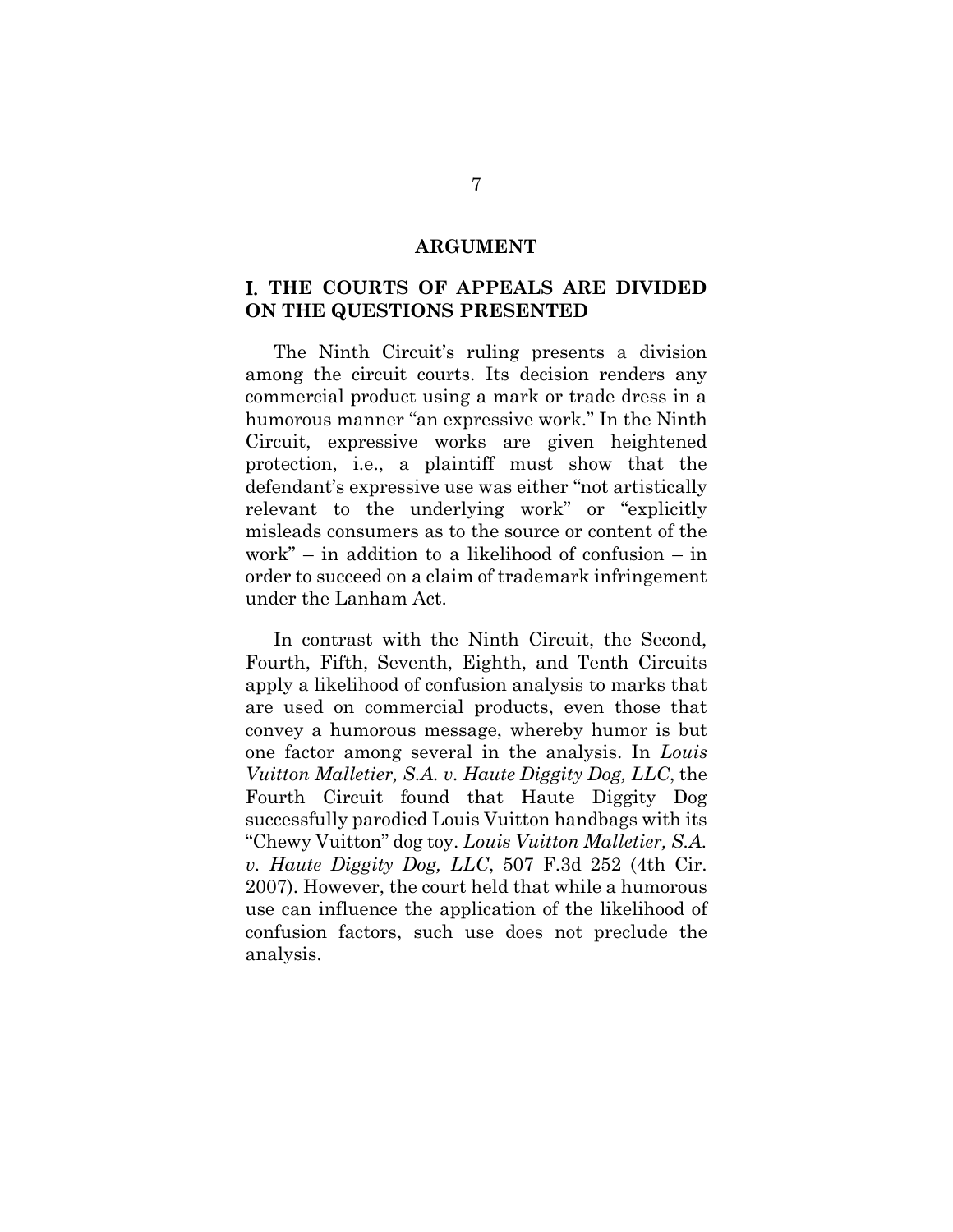In *Harley-Davidson, Inc. v. Grottanelli*, 164 F.3d 806 (2d Cir. 1999), the Second Circuit held that "a trademark parody that endeavors to promote primarily non-expressive products" remains subject to the likelihood of confusion analysis. This is consistent with the majority of circuit courts. *See, e.g. Elvis Presley Enters., Inc. v. Capece*, 141 F.3d 188 (5th Cir. 1998); *Nike, Inc. v. "Just Did It" Enters.*, 6 F.3d 1225 (7th Cir. 1993); *Mutual of Omaha Insurance Co. v. Novak*, 836 F.2d 397 (8th Cir. 1987); and *Jordache Enters., Inc. v. Hogg Wyld, Ltd.*, 828 F.2d 1482 (10th Cir. 1987). The Court should grant certiorari to resolve this division between these circuit courts and the Ninth Circuit, so that the federal trademark laws will be applied consistently across all U.S. courts.

### <span id="page-11-0"></span>II. **THE USE OF MARKS OR TRADE DRESS IN A HUMOROUS MANNER SHOULD BE SUBJECT TO THE SAME LIKELIHOOD OF CONFUSION ANALYSIS AS OTHER PRODUCTS UNDER THE LANHAM ACT**

The Court should resolve the division among the circuit courts by holding that marks or trade dress used in a humorous manner should be subject to the same likelihood of confusion analysis as other marks or trade dress under the Lanham Act.

In *Nike, Inc. v. "Just Did It" Enters.,* the Court of Appeals for the Seventh Circuit considered a case concerning clothing bearing "MIKE" and "JUST DID IT" as takeoffs on NIKE and Nike's JUST DO IT marks. 6 F.3d 1225 (7th Cir. 1993). While the Seventh Circuit noted that if "the defendant employs a successful parody, the customer would not be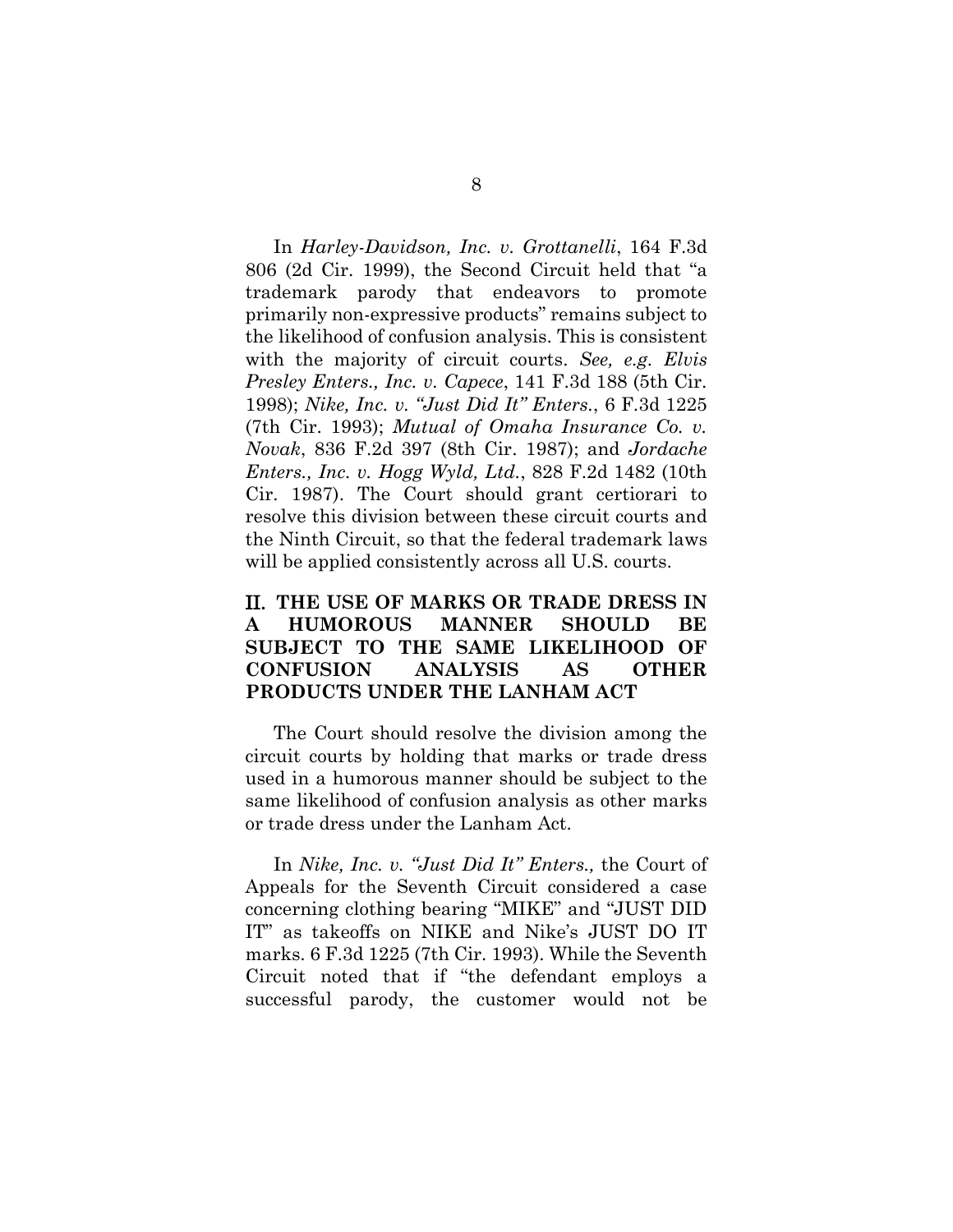confused, but amused," the court held that parody is not an affirmative defense but rather an additional factor in the likelihood of confusion analysis. *Id.* at 1228. The ultimate question is whether the alleged infringer's "goods confuse customers. Parodies do not enjoy a dispensation from this standard." *Id.*

This holding balances First Amendment protections afforded to humor and criticism, while maintaining the right of a trademark owner to prohibit uses that are likely to cause confusion among consumers. The Court should reverse the decision of the Ninth Circuit and hold that the humorous use of marks or trade dress of others should be subject to the same likelihood of confusion analysis as other marks or trade dress under the Lanham Act, with the humorous aspect of the mark or trade dress being one factor in the likelihood of confusion analysis.

### <span id="page-12-0"></span>III. **THE USE OF A MARK OR TRADE DRESS IN A HUMOROUS MANNER ON A COMMERCIAL PRODUCT DOES NOT RENDER THE USE "NONCOMMERCIAL"**

The Court should clarify the law regarding trademark dilution by tarnishment, which is in disarray among the circuit courts of appeals. The Court should hold that the humorous use of a mark or trade dress on a commercial product does not necessarily render the use "noncommercial." The Ninth Circuit held that the use of a mark to convey a humorous message on a commercial product is not dilution because it is noncommercial, "even if it is used to 'sell' a product" (citing *Nissan Motor Co. v. Nissan Comput. Corp.*, 378 F.3d 1002, 1017 (9th Cir. 2004)).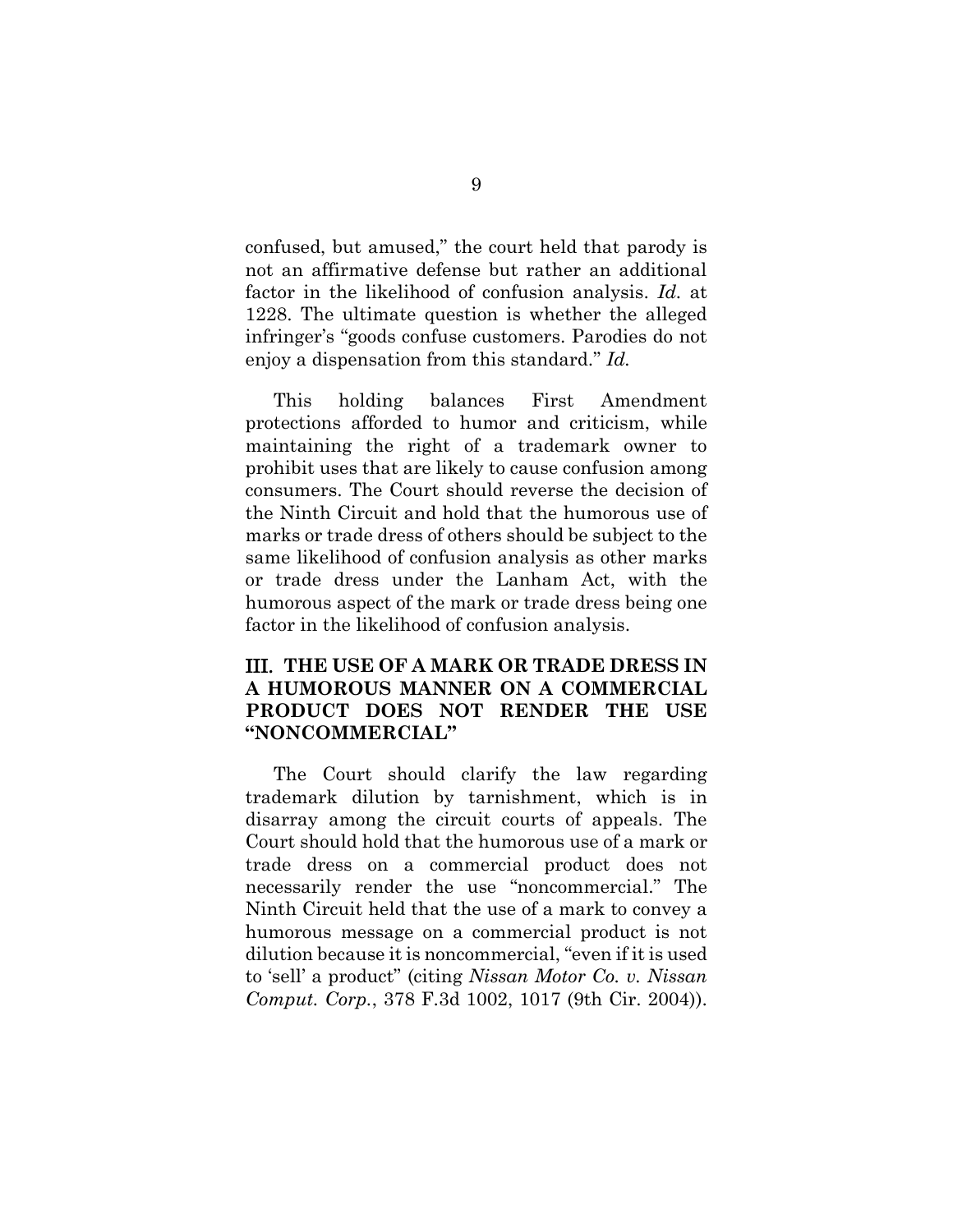While some courts have barred dilution claims concerning critical uses of trademarks, the Ninth Circuit decision uniquely expands all humorous uses of marks to "noncommercial."

Moreover, the Ninth Circuit's decision in the present case does not follow from its cited ruling in *Nissan Motor*, which held that Nissan Computer's negative commentary on Nissan Motor is protected as informational, rather than commercial. In contrast to negative commentary, a humorous use of a mark or trade dress on a commercial product does not necessarily convey information protected by the First Amendment. The Court should reverse the decision of the Ninth Circuit, clarify the law of trademark dilution by tarnishment and hold that a humorous use of a mark or trade dress in conjunction with a commercial product does not automatically render the use "noncommercial."<sup>8</sup>

#### **CONCLUSION**

<span id="page-13-0"></span>Because there is a split in the circuits on whether the humorous use of trademarks or trade dress on commercial products should be subject to a likelihood of confusion analysis for trademark infringement under the Lanham Act, this Court should grant the Petition. Further, the Court should grant the Petition to clarify the law regarding trademark dilution by

<sup>8</sup> *See, e.g., Radiance Found., Inc. v. N.A.A.C.P.*, 786 F.3d 316, 331 (4th Cir. 2015); *TMI, Inc. v. Maxwell*, 368 F.3d 433, 437 (5th Cir. 2004); *L.L. Bean, Inc. v. Drake Publishers, Inc.*, 811 F.2d 26, 32 (1st Circuit 1987); *but see Anheuser-Busch, Inc. v. Balducci Publ'ns,* 28 F.3d 769, 778 (8th Cir. 1994).